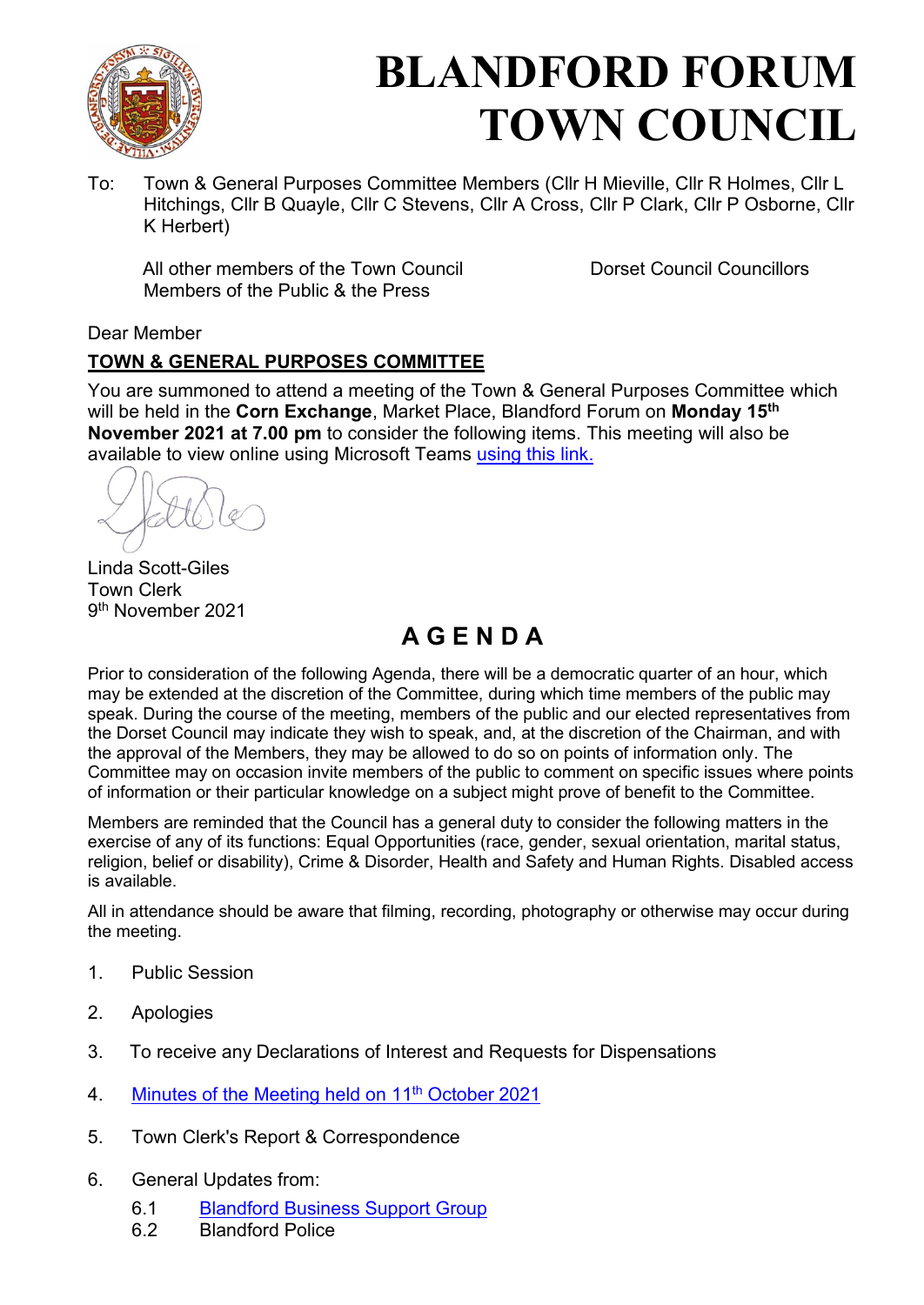### 6.3 Market Manager

- 6.4 Town Team
- 7. Dorset Council Highways
	- 7.1 [To consider the installation and maintenance of a memorial bench](#page-3-0)
- 8. [To consider a request from the Recreation & Amenities Committee to contribute](#page-4-0)  [towards the CCTV system at the football pavilion](#page-4-0)
- 9. [Review of Town & General Purposes budgets to 28](#page-6-0)<sup>th</sup> October 2021
	- [9.1 Analytical Review of Revenue Budget](#page-6-0)
	- 9.2 [Review of Earmarked Reserves](#page-8-0)
	- 9.3 [Reserve Accounts](#page-9-0)
- 10. Consideration of the proposed budget for the year 2022/2023 and recommendation to Finance & Staffing Committee meeting
	- 10.1 Revenue Budget (to follow at the Finance & Staffing Committee meeting in December)
	- 10.2 [Earmarked Reserves](#page-10-0) (refer to 9.2 and [paper attached\)](#page-10-0)
	- 10.3 [Reserve Accounts](#page-10-0) (refer to 9.3 and [paper attached\)](#page-10-0)

### **DATES OF FUTURE MEETINGS**

| <b>Town Council Meeting</b>  |
|------------------------------|
| <b>Corn Exchange Meeting</b> |
| <b>Planning Meeting</b>      |
| Finance & Staffing Meeting   |
| <b>Town Council Meeting</b>  |
|                              |

**Minutes of the Town Council and Committee meetings are available from Blandford Library, the Town Clerk's Office and online at [www.blandfordforum-tc.gov.uk.](http://www.blandfordforum-tc.gov.uk/)** 





**Tel: 01258 454500 • Fax: 01258 454432 Email: admin@blandfordforum-tc.gov.uk [www.blandfordforum-tc.gov.uk](http://www.blandfordforum-tc.gov.uk/)**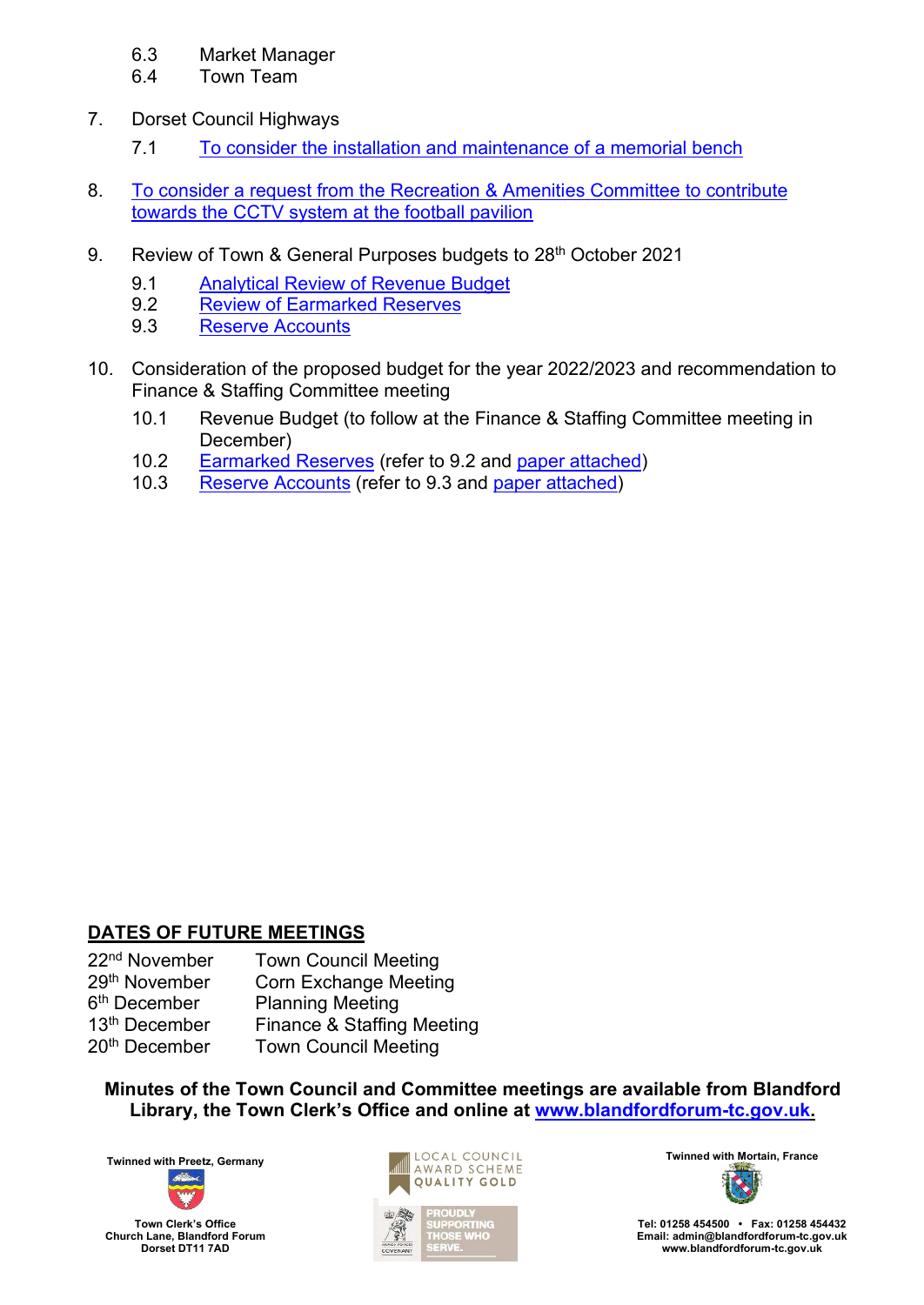# **Blandford Business Support Group**

<span id="page-2-0"></span>In association with The Blandford Business Support Group, The Blandford Business Awards were held at Bryanston School on Saturday 23rd October 2021. It was a great evening in a stunning location, and all those who attended have said they had a good time. Discussions are already in place for next year's awards!

The awards were sponsored by Xero, Hall & Woodhouse, The Forum Focus, Kernon-Kelleher Solicitors, Noc Lacey-Clarke, HSBC, Wessex Internet, Bryanston School, The Lodge of Honour & Friendship and CBA Services Limited.

The winners of the awards were:

- Entrepreneur category The Artori Academy
- Retail category Sweet Pea Florist
- Hospitality category The Yellow Bicycle Café
- Service, Professional & Trade category Ruby's Salon
- Best Business in Blandford (public vote) The Artori Academy
- Overall winner The Artori Academy

The Group have also been discussing the proposed changes to parking in the town, the ongoing paving work, the Bryanston loyalty card and upcoming Christmas events. As well as all of the Yuletide festivities taking place in town, if you fancy a bit of extra Christmas spirit, Bryanston School are showing classing Christmas files in the run up to the big day from Sunday 19<sup>th</sup> to Friday 24<sup>th</sup> December – go to their website for more details.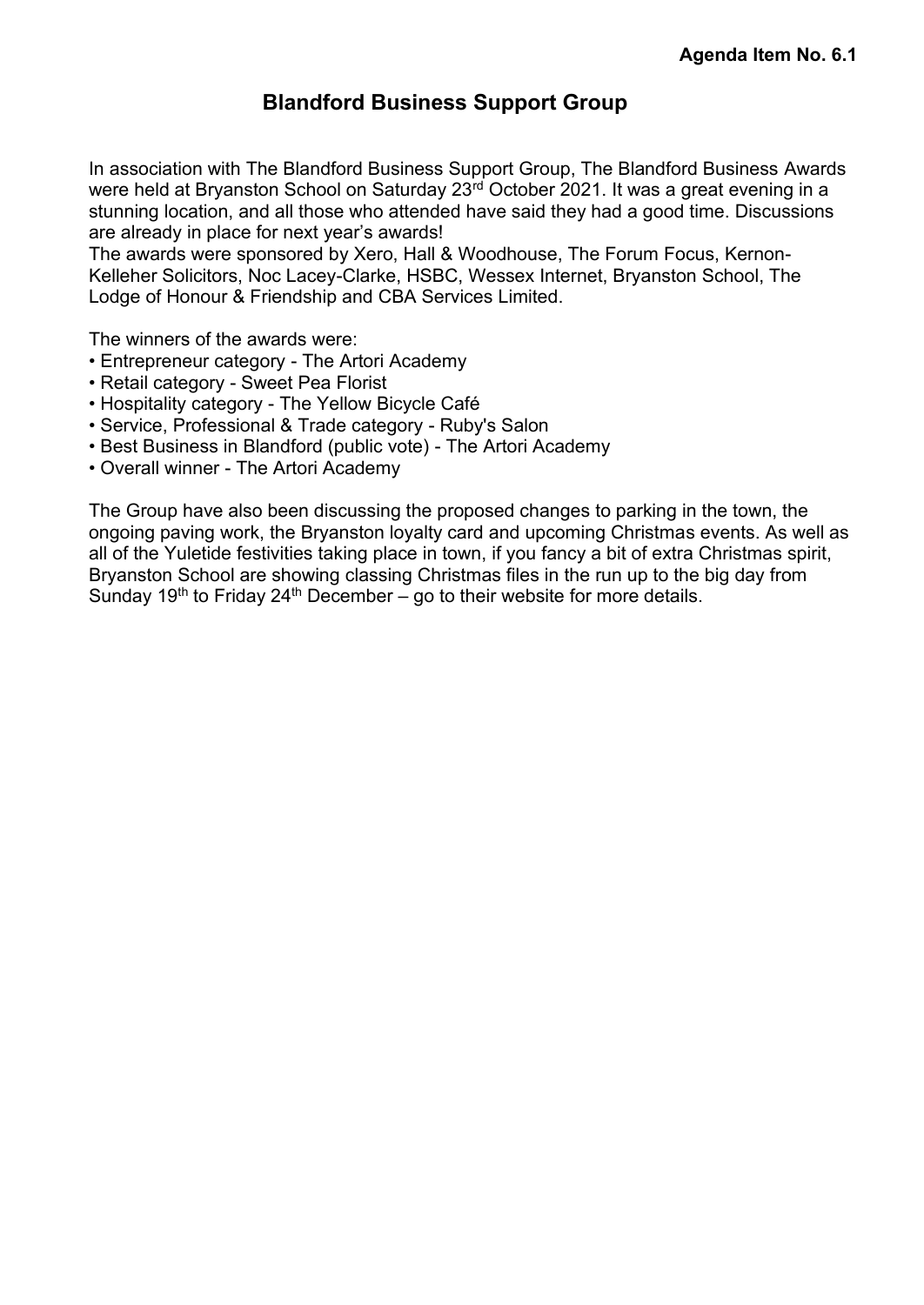# <span id="page-3-0"></span>**To consider the installation and maintenance of a memorial bench**

### **Background**

At the Town & General Purposes Committee meeting on 11<sup>th</sup> October 2021 the Committee agreed that

**The Committee accepts the donation of a memorial bench and the proposed location along Wimborne Road and a letter will be sent by the Town Council to the Freeman and the Dorset Council.**

### Further Information

The Dorset Council has stated that, although the proposed location is on their land, Blandford Forum Town Council would need to take on full responsibility for the maintenance of the bench and any insurance liability to indemnify Dorset Council against any third-party claim against them.

The bench would need to be installed at the widest point in the footway adjacent to the bus stop and it would also need to be attached to the footway so that it cannot be moved. The footway contains numerous services beneath its surface, which needs to be considered.

If Councillors agree for the Town Council to take on the maintenance of the bench it is suggested that the bench is purchased from the company all other Town Council benches have been purchased from in the last few years, as these benches are hard wearing.

It is also suggested that the final design of the bench is approved by the Town Clerk.

### Recommendation

Councillors are asked to consider approving the request for maintenance of this bench and to approve expenditure authority for the installation of the bench using funds from budget line 1042 New Benches. Councillors are also requested to stipulate the manufacturer and that the design is approved by the Town Clerk.

Sybille Maddock Assistant Town Clerk 13th October 2021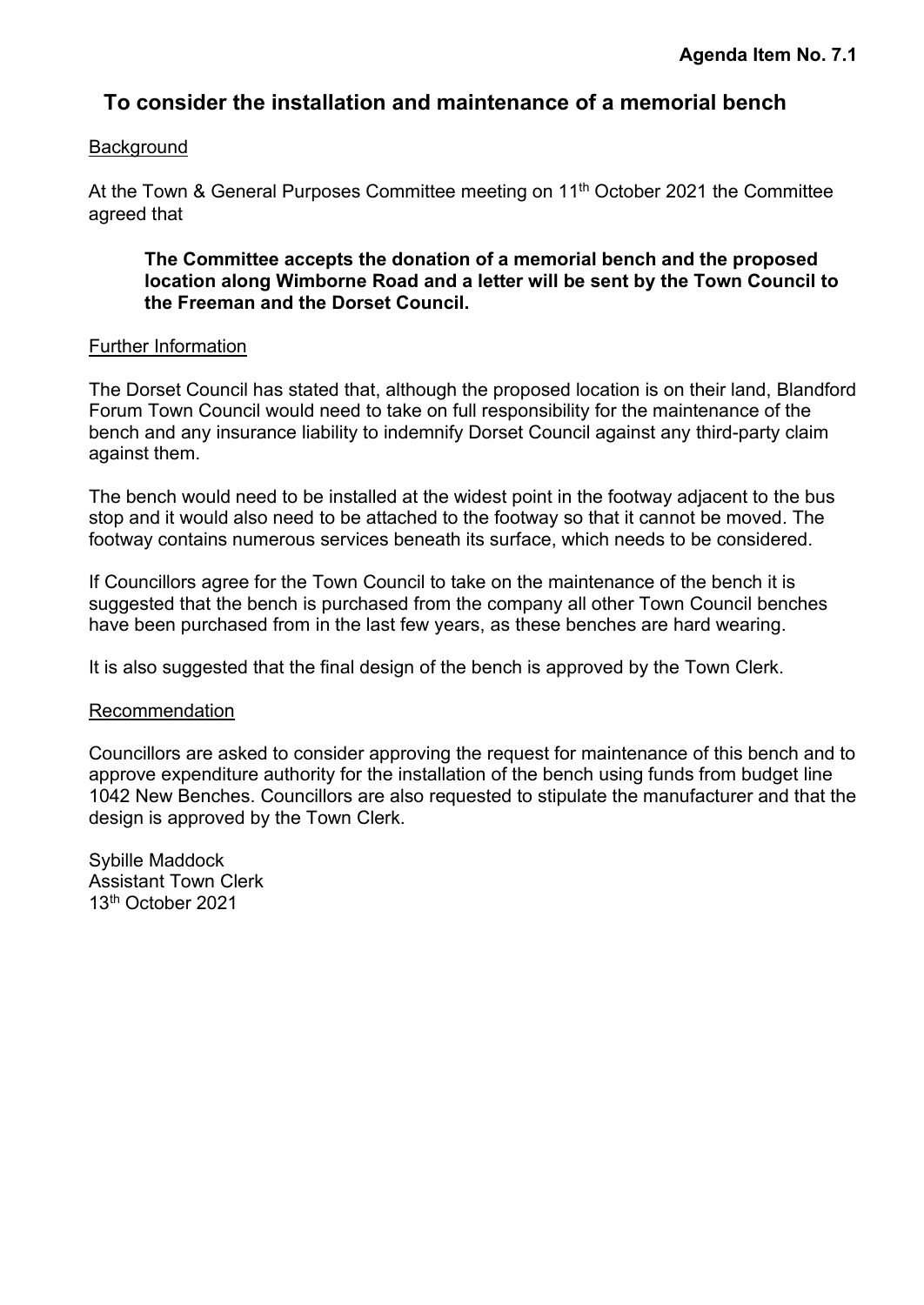# <span id="page-4-0"></span>**To consider a request from the Recreation & Amenities Committee to contribute towards the CCTV system at the football pavilion**

At the Recreation & Amenities Committee meeting held on Monday 8<sup>th</sup> November 2021, members considered the request from the football club (shown at [Appendix A\)](#page-5-0).

They were minded to contribute towards half of the costs but felt the CCTV budget would be more appropriate and this has therefore been added to this agenda for the Committee to consider.

The resolution was as follows:

**The Committee resolves to contribute towards the CCTV system at the Football Club, offering 50% of the costs totalling £900 subject to BUFC complying with regulations regarding the management of such a system and the Town Council and Police having access should it be required.** 

**The Committee was of the opinion that the most relevant budget was the CCTV budget line 1340, and therefore asks that the Town & General Purposes Committee approves this at their meeting on Monday 15th November 2021 (Expenditure Authority: Localism Act 2011 s1-8).** 

### **Recommendation**

It is recommended that the Committee considers approving the expenditure as detailed above.

Linda Scott-Giles Town Clerk 9<sup>th</sup> November 2021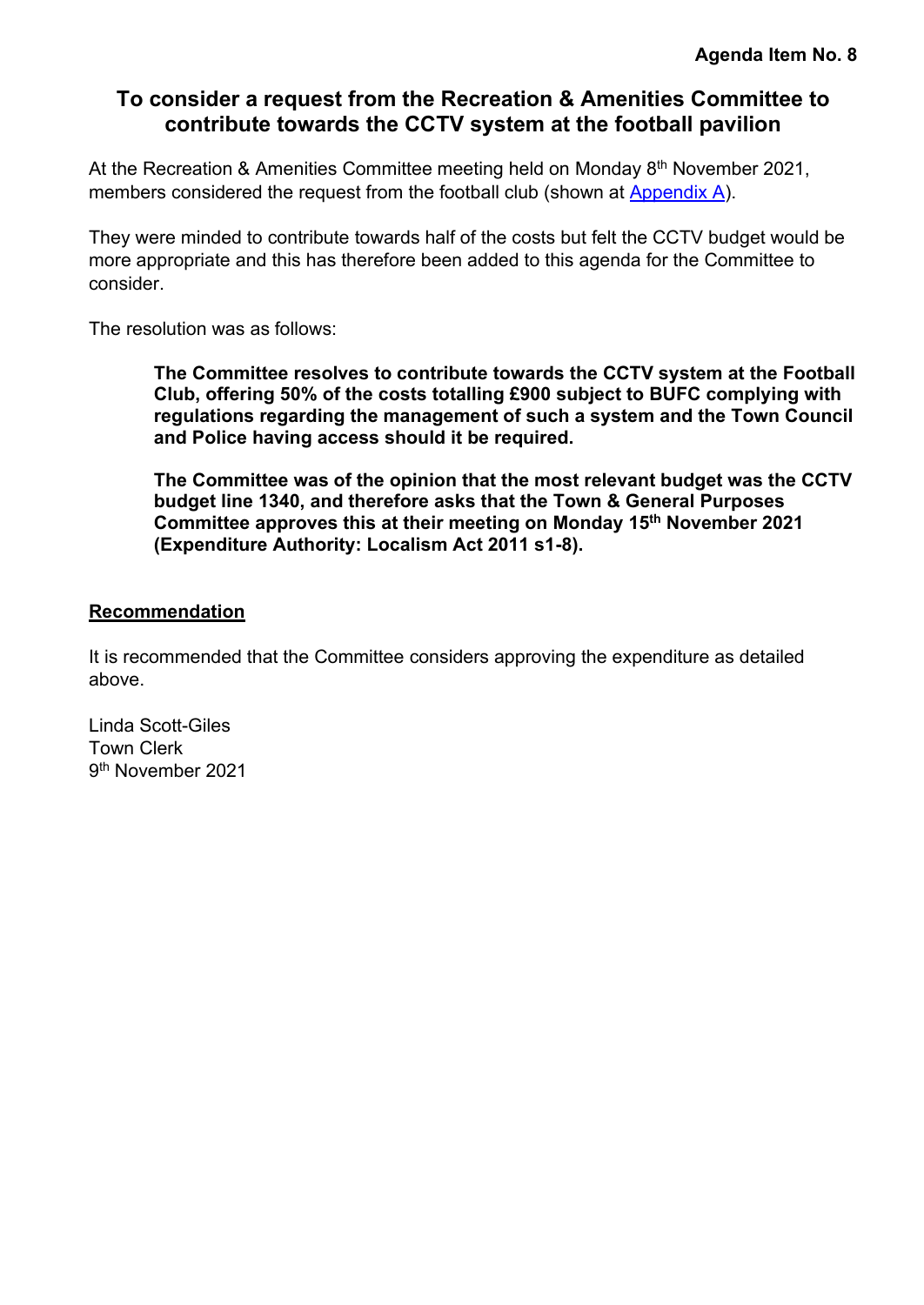# **To consider a request from the football club for a contribution towards a CCTV system**

### <span id="page-5-0"></span>**Report**

I have been contacted by Blandford United Football Club to in regard to installing CCTV at the football club house.

They are looking at installing 8 cameras in and around the building so that they have full coverage of anything happening on a match day and outside of the hours that the pavilion is in use. They are hoping that this will give the building 24/7 security. They also intend to have the internet installed in the clubhouse which will enable them to access then system via the app for a quick response to any issues.

They have been quoted around £1800 for a full installation and would like to know if the Town Council would be able to offer any financial contribution towards the cost.

There is no specific budget for this, but any contribution could come from General reserves.

### **Recommendation**

It is recommended that councillors decide if they wish to contribute towards the system, how much they would like to contribute and what budget line to use.

Jon Goodenough Operations Manager 4th October 2021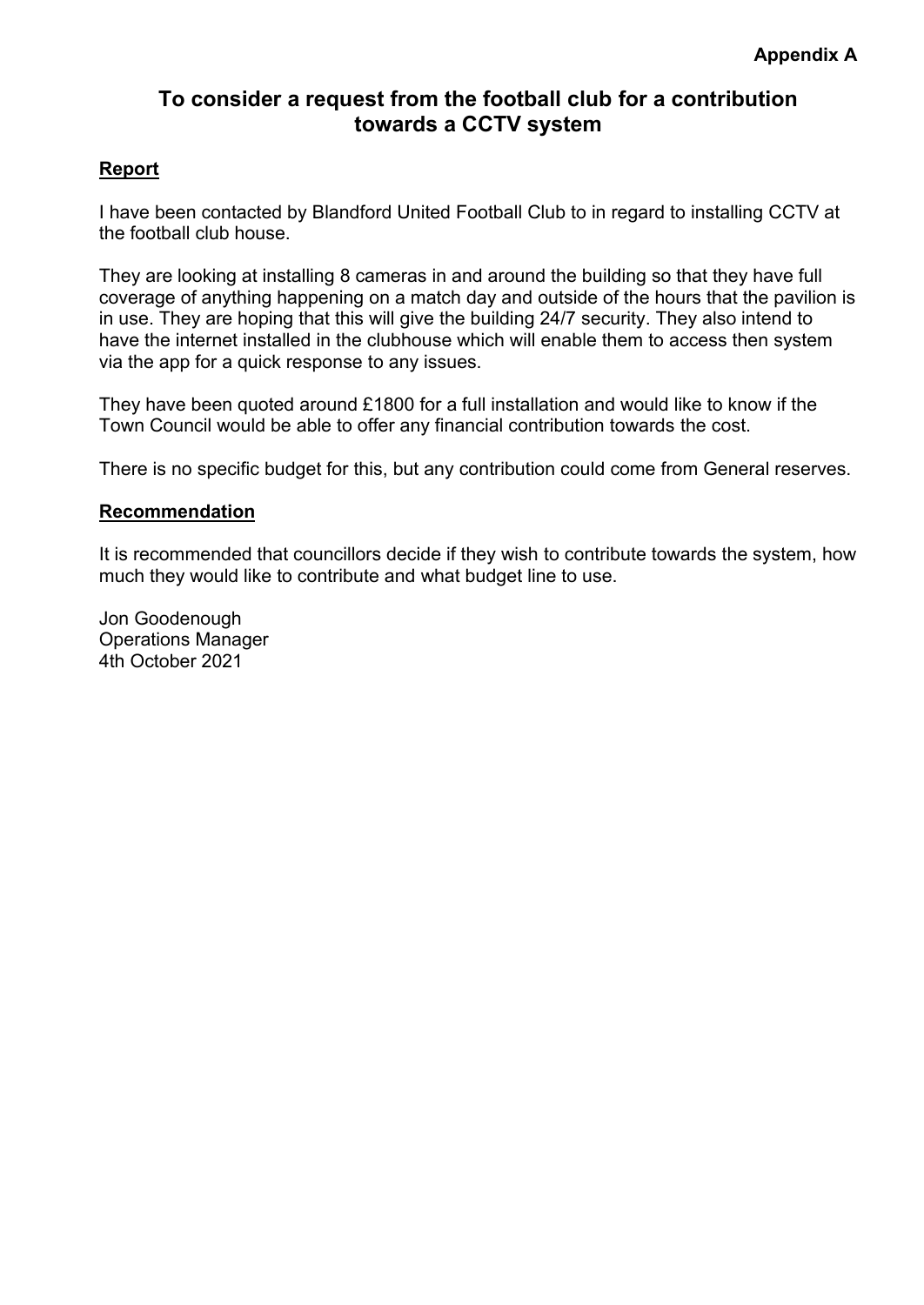# **Analytical Review of Revenue Budget**

<span id="page-6-0"></span>

|              |                                                                              | 2021/22                        |                          |                                 |                                  |                                                                                      |
|--------------|------------------------------------------------------------------------------|--------------------------------|--------------------------|---------------------------------|----------------------------------|--------------------------------------------------------------------------------------|
| N/L code     |                                                                              | <b>Annual</b><br><b>Budget</b> | <b>Budget to</b><br>date | <b>Actual to</b><br><b>Date</b> | <b>Budget</b><br><b>Variance</b> |                                                                                      |
|              |                                                                              |                                |                          |                                 |                                  |                                                                                      |
| <b>COSTS</b> |                                                                              |                                |                          |                                 |                                  |                                                                                      |
|              |                                                                              |                                |                          |                                 |                                  |                                                                                      |
| 4711         | Vandalism - General                                                          | 102                            | 59                       | $\mathbf{0}$                    | (59)                             |                                                                                      |
| 4782         | Vandalism (Tabernacle)                                                       | 250                            | 146                      | $\mathbf{0}$                    | (146)                            |                                                                                      |
| 4785         | Vandalism (M & H) Toilets                                                    | 1,025                          | 598                      | $\mathbf{0}$                    | (598)                            |                                                                                      |
| 4786         | Vandalism - Markets                                                          | $\overline{0}$                 | $\mathbf{0}$             | $\mathbf{0}$                    | $\Omega$                         |                                                                                      |
| 5020<br>5050 | <b>CCTV Maintenance</b><br><b>CCTV Electric</b>                              | 2,030<br>250                   | 1.184<br>146             | 120<br>60                       | (1,064)<br>(85)                  |                                                                                      |
| 5060         |                                                                              | 536                            | 313                      | $\mathbf{0}$                    | (313)                            |                                                                                      |
| 5600         | Grit Bin - Re-fill<br>Street Market - Advertising                            | 500                            | 292                      | 88                              | (204)                            |                                                                                      |
| 5601         | Street Market - New Equipment                                                | 406                            | 237                      | $\mathbf{0}$                    | (237)                            |                                                                                      |
| 5602         | Street Market - Equipment Maint                                              | $\overline{0}$                 | $\mathbf{0}$             | $\mathbf{0}$                    | $\mathbf{0}$                     |                                                                                      |
| 5603         | Street Market - Health & Safety                                              | $\overline{0}$                 | $\Omega$                 | $\mathbf{0}$                    | $\Omega$                         |                                                                                      |
| 5604         | Markets - Telephone                                                          | 122                            | 71                       | 43                              | (28)                             |                                                                                      |
| 5605         | Street Market - DCC Parking Charges                                          | 11,444                         | 6,676                    | 5,122                           | (1, 554)                         | £2450 and £2672 for Q3 agreed losses                                                 |
| 5606         | <b>Street Markets - Rates</b>                                                | 1,930                          | 1,126                    | 1,310                           | 184                              | £187 monthly                                                                         |
| 5607         | Street Market -Printing & Stationery                                         | $\overline{0}$                 | $\Omega$                 | $\mathbf{0}$                    | $\Omega$                         |                                                                                      |
|              |                                                                              |                                |                          |                                 |                                  |                                                                                      |
| 6200         | Planters (Planting & Signs)                                                  | 4,873                          | 2,843                    | 4,921                           | 2,078                            | Sleeper planters for donated Dw arf Palm Trees mtng 23/11                            |
| 6630         | Toilets (Tabernacle)- Cleaning                                               | 812                            | 474                      | $\Omega$<br>521                 | (474)                            |                                                                                      |
| 6635         | Toilets (Tabernacle)- Blg/Ground                                             | 203                            | 118                      |                                 | 403                              | Toilets maintenance £349 & New toilet seats £172                                     |
| 6641         | Toilets (Tabernacle) - Electric                                              | 284                            | 166                      | 101                             | (65)                             | Approx £14 per month                                                                 |
| 6642<br>6643 | Toilets (Tabernacle) - Equip Maint<br>Toilets (Tabernacle) - Equip Purchased | 80                             | 47<br>30                 | 0 <br>$\mathbf{0}$              | (47)                             |                                                                                      |
| 6644         | Toilets (Tabernacle) - Health & Safety                                       | 51<br>51                       | 30                       | $\mathbf{0}$                    | (30)<br>(30)                     |                                                                                      |
| 6645         | Toilets (Tabernacle) - Water                                                 | 360                            | 210                      | $\Omega$                        | (210)                            |                                                                                      |
| 6646         | Toilets (Tabernacle)- Rates                                                  | 1,526                          | 890                      | (1, 442)                        | (2, 332)                         |                                                                                      |
| 6650         | Toilets - (M & H )- Cleaning                                                 | 8,821                          | 5,146                    | 3,740                           | (1,406)                          | Rates Refund £1422 for 20/21 & £570 for 20/22<br>Approx £640 per month               |
|              |                                                                              |                                |                          |                                 |                                  |                                                                                      |
| 6655         | Toilets - (M & H) - Building Maint                                           | 1,277                          | 745                      | 543                             | (202)                            | £180 electrical w ork, £113 new baby changing unit, disabled toilets repair £108 etc |
| 6656         | TIC - Building Maint                                                         | 406                            | 237                      | 257                             | 20                               | TIC fire risk assessment £257                                                        |
| 6657         | Toilets - (M & H) - Rates                                                    | 1,363                          | 795                      | (1, 248)                        | (2,043)                          | Rates £125 monthly, in July Rates Refund £1247 for 20/21 & £497 for 21/22            |
| 6660         |                                                                              |                                |                          |                                 |                                  |                                                                                      |
|              | Toilets- (M & H) - Electricity                                               | 2,182                          | 1,273                    | 648                             | (625)                            | Approx £90 monthly                                                                   |
| 6661         | Toilets - (M & H) Water                                                      | 2,154                          | 1,256                    | 462                             | (794)                            | Inv'd 6 monthly                                                                      |
|              | <b>Total Costs</b>                                                           | 43,038                         | 25,105                   | 15,247                          | (9, 859)                         |                                                                                      |
|              | SEE OVER FOR INCOME                                                          |                                |                          |                                 |                                  | <b>PTO</b>                                                                           |
|              |                                                                              |                                |                          |                                 |                                  |                                                                                      |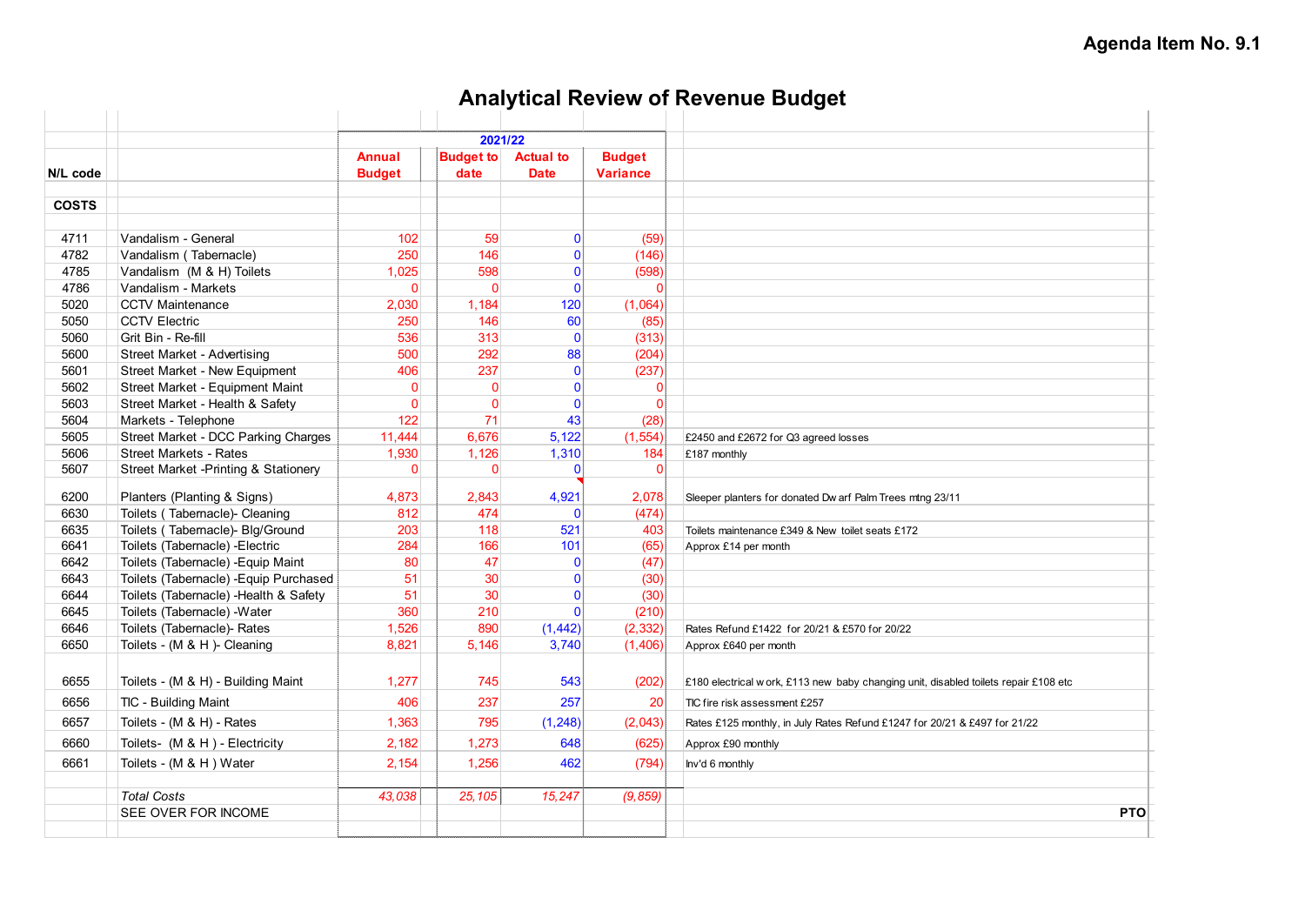|               |                              |                                | 2021/22                  |                                 |                                  |  |  |  |
|---------------|------------------------------|--------------------------------|--------------------------|---------------------------------|----------------------------------|--|--|--|
|               |                              | <b>Annual</b><br><b>Budget</b> | <b>Budget to</b><br>date | <b>Actual to</b><br><b>Date</b> | <b>Budget</b><br><b>Variance</b> |  |  |  |
|               |                              |                                |                          |                                 |                                  |  |  |  |
|               |                              |                                |                          |                                 |                                  |  |  |  |
| <b>INCOME</b> |                              |                                |                          |                                 |                                  |  |  |  |
|               |                              |                                |                          |                                 |                                  |  |  |  |
| 2900          | Markets - Street Rent        | 12,180                         | 7,105                    | 7,503                           | 398                              |  |  |  |
| 2810          | Shambles / Craft Market Rent | 4,060                          | 2,368                    | 1,944                           | (425)                            |  |  |  |
| 2820          | Indoor Market Rent           | 4,060                          | 2,368                    | 2,426                           | 58                               |  |  |  |
| 3500          | Toilet Income (M & H)        | $\overline{0}$                 | $\mathbf{0}$             |                                 |                                  |  |  |  |
| 3550          | Tabernacle - Toilets         | $\overline{0}$                 | $\mathbf{0}$             |                                 |                                  |  |  |  |
| 3850          | T & GP Income                | $\overline{0}$                 | $\Omega$                 |                                 | $\Omega$                         |  |  |  |
| 3900          | Planter Sponsorship          | 744                            | 434                      | 673                             | 239                              |  |  |  |
|               |                              |                                |                          |                                 |                                  |  |  |  |
|               |                              |                                |                          |                                 |                                  |  |  |  |
|               | <b>Total Income</b>          | 21,044                         | 12,276                   | 12,546                          | 270                              |  |  |  |
|               |                              |                                |                          |                                 |                                  |  |  |  |
|               | <b>NET COST / (INCOME)</b>   | 21,994                         | 12,830                   | 2,701                           | (10, 129)                        |  |  |  |
|               |                              |                                |                          |                                 |                                  |  |  |  |
|               |                              |                                |                          |                                 |                                  |  |  |  |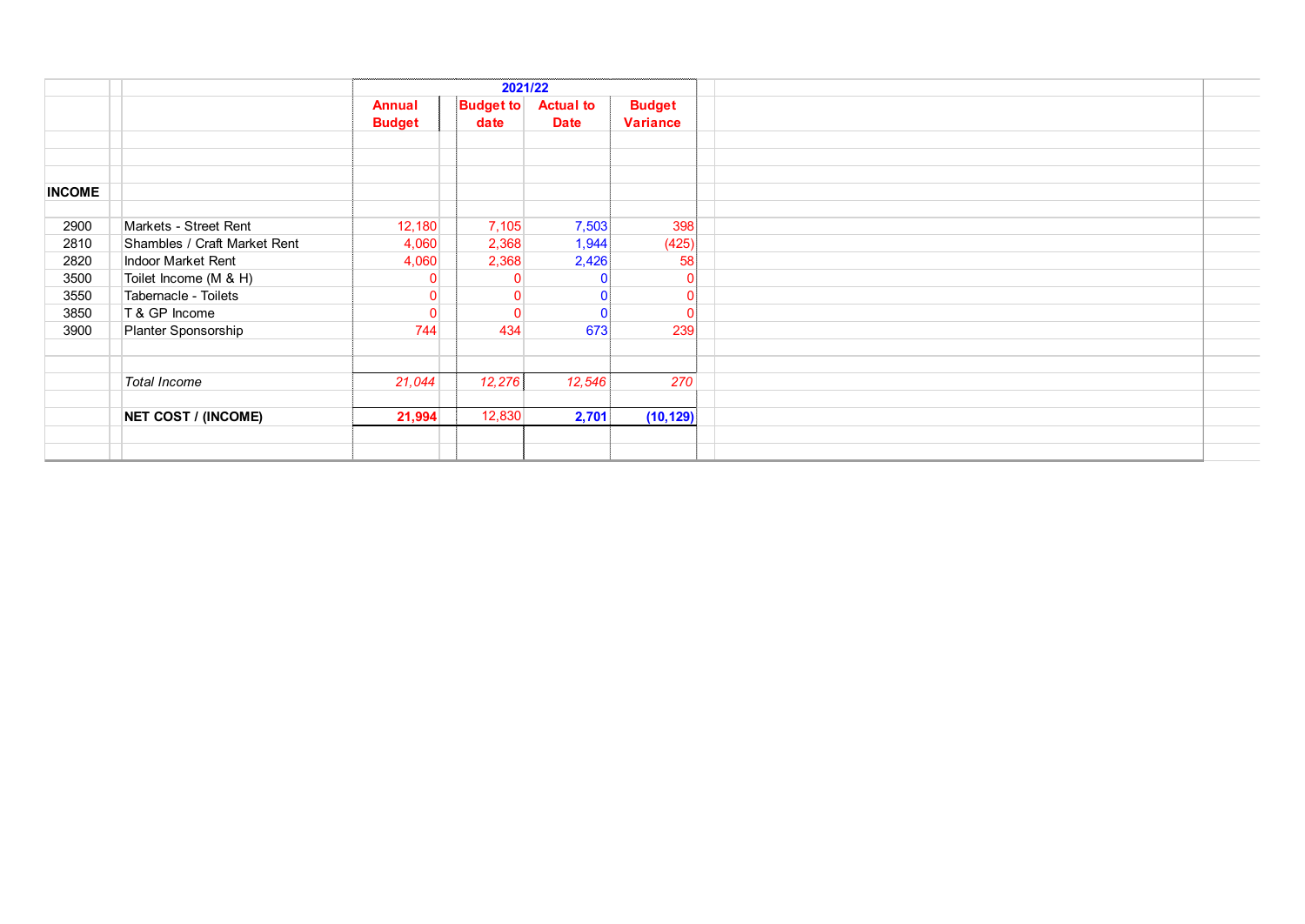# **Review of Earmarked Reserves**

<span id="page-8-0"></span>

| <b>Nominal Code</b> | <b>Budget</b>                     |  | <b>Balance</b><br>b/f     | <b>Income</b> |  | <b>Budget 2021/22</b>                                                                            | <b>Total</b><br><b>Reserves</b> | <b>Spend YTD</b> | Committed<br><b>YTD</b> | <b>Current Balance</b> | <b>Proposed</b><br>budget for<br>2022/223 |  |
|---------------------|-----------------------------------|--|---------------------------|---------------|--|--------------------------------------------------------------------------------------------------|---------------------------------|------------------|-------------------------|------------------------|-------------------------------------------|--|
| 1020                | Town Maps, Boards & Fingerposts   |  | 5,834                     |               |  | $\Omega$                                                                                         | 5,834                           | 1,666            |                         | 4,168                  |                                           |  |
| 1021                | DCC Highways                      |  | 10,162                    |               |  | $\cap$                                                                                           | 10,162                          |                  | $\overline{0}$          | 10,162                 |                                           |  |
| 1025                | <b>Christmas Town Decorations</b> |  | 1,206                     | 11,500        |  | 11,500                                                                                           | 12,706                          | 1,888            | $\overline{0}$          | 10,818                 | 10,000                                    |  |
| 1030                | Tourism                           |  | 5,130                     |               |  |                                                                                                  | 5,130                           | 1,170            | 591                     | 3,369                  |                                           |  |
| 1035                | Twinning                          |  | 1,303                     |               |  | n                                                                                                | 1,303                           |                  |                         | 1,303                  |                                           |  |
| 1040                | Town Improvements                 |  | 12,898                    | 1,000         |  | 1,000                                                                                            | 13,898                          |                  |                         | 13,898                 |                                           |  |
| 1042                | New Benches                       |  | 1,634                     | 000,1         |  | 1,000                                                                                            | 2,634                           |                  |                         | 2,634                  |                                           |  |
| 1043                | Queen's Platinum Jubilee Weekend  |  |                           |               |  | $\Omega$                                                                                         | $\Omega$                        |                  |                         | $\Omega$               | 5,000                                     |  |
| 1045                | Contingency                       |  | 500                       | 250           |  | 500                                                                                              | 750                             |                  |                         | 750                    | 500                                       |  |
|                     |                                   |  | 38,667                    | 13,750        |  | 14,000                                                                                           | 52,417                          | 4,724            | 591                     | 47,102                 | 15,500                                    |  |
|                     |                                   |  |                           |               |  | (if Contingency budget is unspent on 31st March 2021 balance will transfer to Town Improvements) |                                 |                  |                         |                        |                                           |  |
| Expenditure         |                                   |  |                           |               |  |                                                                                                  |                                 |                  |                         |                        |                                           |  |
|                     |                                   |  | <b>Expenditure - Cont</b> |               |  |                                                                                                  |                                 |                  |                         |                        |                                           |  |
|                     |                                   |  |                           |               |  | c/fwd                                                                                            | $\blacksquare$                  |                  |                         |                        |                                           |  |
|                     |                                   |  |                           |               |  |                                                                                                  |                                 |                  |                         |                        |                                           |  |
|                     |                                   |  |                           |               |  |                                                                                                  |                                 |                  |                         |                        |                                           |  |
|                     |                                   |  |                           |               |  |                                                                                                  |                                 |                  | Switch Budget Cont      |                        |                                           |  |
|                     |                                   |  |                           |               |  |                                                                                                  |                                 |                  | Contingency             |                        | $-500$                                    |  |
|                     |                                   |  |                           |               |  |                                                                                                  |                                 |                  | Town Improvements       |                        | 500                                       |  |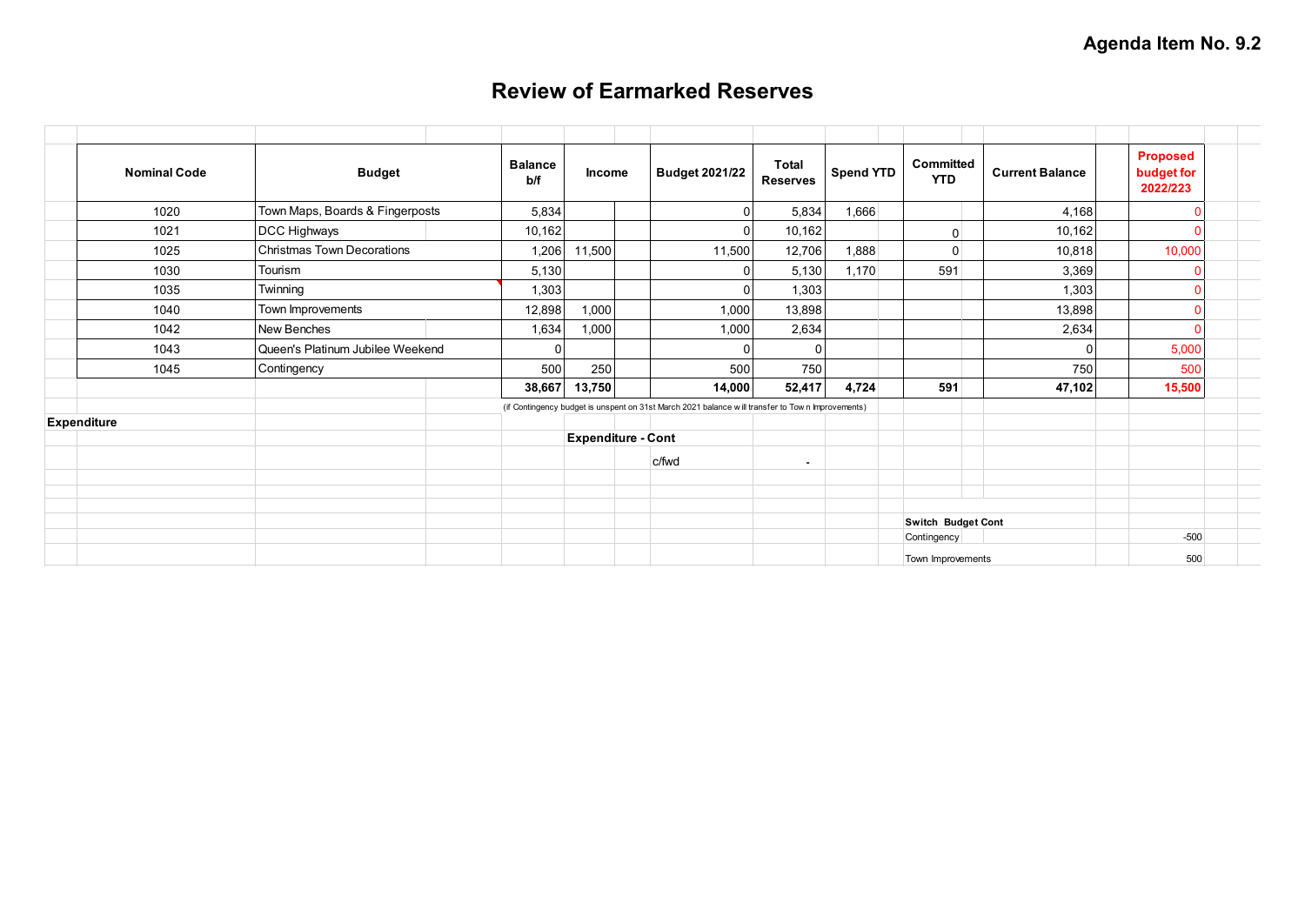# **Agenda Item No. 9.3**

# **Reserve Accounts**

<span id="page-9-0"></span>

|              | Reserve Accounts as at 28th October 2021                                    |                           |                         |                          |                                                                                                                                                                                                                                                                                                                                                                                                               |  |
|--------------|-----------------------------------------------------------------------------|---------------------------|-------------------------|--------------------------|---------------------------------------------------------------------------------------------------------------------------------------------------------------------------------------------------------------------------------------------------------------------------------------------------------------------------------------------------------------------------------------------------------------|--|
| Nominal      |                                                                             | Responsible               |                         |                          |                                                                                                                                                                                                                                                                                                                                                                                                               |  |
| Code         | <b>Standard Asset Replacement Accruals</b>                                  | Committee                 | <b>Balances</b>         | <b>Committed Funds</b>   | Description of Committed Funds                                                                                                                                                                                                                                                                                                                                                                                |  |
|              |                                                                             |                           | £                       | £                        |                                                                                                                                                                                                                                                                                                                                                                                                               |  |
| 1300         | IT.                                                                         | <b>F&amp;S</b>            | 23,613.49               |                          |                                                                                                                                                                                                                                                                                                                                                                                                               |  |
| 1305<br>1310 | Skate park<br>General Play Equipment                                        | R&A<br>R&A                | 183,065.58<br>77,865.06 |                          |                                                                                                                                                                                                                                                                                                                                                                                                               |  |
| 1315         | Maintenance Equipment Replacement                                           | R&A                       | 13,268.94               |                          |                                                                                                                                                                                                                                                                                                                                                                                                               |  |
| 1320         | Vehicle Replacement                                                         | <b>R&amp;A</b>            | 16,258.00               |                          |                                                                                                                                                                                                                                                                                                                                                                                                               |  |
| 1325         | <b>Tractor Replacement</b>                                                  | <b>R&amp;A</b>            | 16,701.20               |                          |                                                                                                                                                                                                                                                                                                                                                                                                               |  |
| 1330         | Mower Replacement                                                           | <b>R&amp;A</b>            | 34,546.77               |                          |                                                                                                                                                                                                                                                                                                                                                                                                               |  |
| 1340         | CCTV / ANPR                                                                 | T & GP                    | 37,130.92 -             | 12,852.20                | £12,852.20 CCTV Cameras                                                                                                                                                                                                                                                                                                                                                                                       |  |
| 1345         | Benches                                                                     | T/C                       | 12,516.65               |                          |                                                                                                                                                                                                                                                                                                                                                                                                               |  |
| 1350         | Glenmore Depot                                                              | <b>R&amp;A</b>            | 10,384.93               |                          |                                                                                                                                                                                                                                                                                                                                                                                                               |  |
| 1351         | <b>B/Heights Play Equipment</b>                                             | <b>R&amp;A</b>            | 14,494.28               |                          |                                                                                                                                                                                                                                                                                                                                                                                                               |  |
| 1352         | B/Heights Maintenance Equipment Replacement                                 | R&A                       | 2,386.62                |                          |                                                                                                                                                                                                                                                                                                                                                                                                               |  |
|              | <b>Earmarked Accounts</b>                                                   |                           |                         | 429,380.24               |                                                                                                                                                                                                                                                                                                                                                                                                               |  |
|              |                                                                             |                           |                         |                          | B/Heights Public Arts Works / £10000 WHG                                                                                                                                                                                                                                                                                                                                                                      |  |
|              | Recreation & Amenities Funds                                                | <b>R&amp;A</b>            | 949,643.78 -            | 5,192.00                 | Roof / Tree works                                                                                                                                                                                                                                                                                                                                                                                             |  |
|              |                                                                             |                           |                         |                          |                                                                                                                                                                                                                                                                                                                                                                                                               |  |
|              |                                                                             |                           |                         |                          |                                                                                                                                                                                                                                                                                                                                                                                                               |  |
|              |                                                                             |                           |                         |                          | £250 Interpretation board: Langton & Marsh /                                                                                                                                                                                                                                                                                                                                                                  |  |
|              | Town & General Purposes Committee                                           | T&GP                      | 45,340.87 -             | 591.00                   | £341 TIC Out & About Booklet                                                                                                                                                                                                                                                                                                                                                                                  |  |
|              |                                                                             |                           |                         | 989.201.65               |                                                                                                                                                                                                                                                                                                                                                                                                               |  |
|              | <b>Other Earmarked Accounts</b>                                             |                           |                         |                          |                                                                                                                                                                                                                                                                                                                                                                                                               |  |
| 1001         | Earmarked Interest                                                          | <b>F&amp;S</b>            | 4,363.39                |                          |                                                                                                                                                                                                                                                                                                                                                                                                               |  |
| 1002         | <b>Property Fund Dividend</b>                                               | <b>F&amp;S</b>            | $15,163.91$ -           | 1,392.00                 | £1392 - Path around Cricket Club                                                                                                                                                                                                                                                                                                                                                                              |  |
| 1004         |                                                                             |                           |                         |                          |                                                                                                                                                                                                                                                                                                                                                                                                               |  |
| 1005         | <b>Election Costs</b>                                                       | T/C                       | 7,683.70                |                          |                                                                                                                                                                                                                                                                                                                                                                                                               |  |
| 1006         | <b>Youth Services</b>                                                       | T/C                       | 10,726.03               |                          |                                                                                                                                                                                                                                                                                                                                                                                                               |  |
| 1007<br>1008 | Woodhouse Gardens Wall Rebuild (Moved to R & A<br>High Street Clean Up      | R&A<br><b>F&amp;S</b>     | $\sim$<br>$\sim$        |                          |                                                                                                                                                                                                                                                                                                                                                                                                               |  |
| 1009         | <b>BFTC Commemoration Group</b>                                             | T/C                       | 310.50                  |                          |                                                                                                                                                                                                                                                                                                                                                                                                               |  |
| 1010         | Capital Interest                                                            | <b>F&amp;S</b>            | 2,793.86                |                          |                                                                                                                                                                                                                                                                                                                                                                                                               |  |
|              |                                                                             |                           |                         |                          | £4.11 Cricket Club Refurb S106 Monies / £4,608                                                                                                                                                                                                                                                                                                                                                                |  |
|              |                                                                             |                           |                         |                          | Path around Cricket Club / £1,157.87 Cricket                                                                                                                                                                                                                                                                                                                                                                  |  |
| 1011         | Land North of Bypass / Sport & Recreation                                   | T/C                       | 5,772.98                | 5,766.87                 | Club refurb                                                                                                                                                                                                                                                                                                                                                                                                   |  |
| 1012         | The Blandford Events Group                                                  | T/C                       | 442.17                  |                          |                                                                                                                                                                                                                                                                                                                                                                                                               |  |
| 1013         | Neighbourhood Plan                                                          | T/C                       | 7,043.93                | 7,643.93                 | <b>Consultancy Fees</b>                                                                                                                                                                                                                                                                                                                                                                                       |  |
| 1015         | Support for Essential Services (Earmarked)                                  | T/C                       | 28,049.00               |                          |                                                                                                                                                                                                                                                                                                                                                                                                               |  |
| 1017         | Woodhouse Garden Re-build                                                   | T/C                       | 19,981.67               |                          |                                                                                                                                                                                                                                                                                                                                                                                                               |  |
|              | Old Bath House / St Peter & St Paul's Churchyard                            |                           |                         |                          |                                                                                                                                                                                                                                                                                                                                                                                                               |  |
| 1019         | (Listed Wall & Town Pump                                                    | T & GP                    | 52,964.49               | $\overline{a}$           |                                                                                                                                                                                                                                                                                                                                                                                                               |  |
| 1335         | Civic Regalia                                                               | <b>F&amp;S</b>            | 18,849.84               |                          |                                                                                                                                                                                                                                                                                                                                                                                                               |  |
| 1185         | <b>Pension Deficit</b>                                                      | <b>F&amp;S</b>            | 20,000.00               | $\mathbf{r}$             |                                                                                                                                                                                                                                                                                                                                                                                                               |  |
| 1195         | Improvements to Market Place                                                | T/C                       | 70,000.00               | ä,                       |                                                                                                                                                                                                                                                                                                                                                                                                               |  |
|              |                                                                             |                           |                         |                          | £1.221.25 C/Exch Maintenance / £1.597.80<br>Payroll /£2,932.22 Underspend from Grant<br>Budget 2019/20 / £452 Underspend from Grant<br>Budget 2018/19 / £18,699 Underspend from<br>Project Manager Salary 2019/20 / £10,000<br>Demolition of Toilet Block / £4,300 Supply &<br>Installation of fencing at Park Road / £2,275<br>Supply & Install Table Tennis Table at<br>Larksmead / F&S 14/12/20 underspend |  |
| 1500         | <b>General Reserves</b>                                                     | T/C                       | 292.845.65 -            | 38,541.87                | virements                                                                                                                                                                                                                                                                                                                                                                                                     |  |
|              |                                                                             |                           |                         |                          |                                                                                                                                                                                                                                                                                                                                                                                                               |  |
|              |                                                                             |                           |                         | 503,646.45               |                                                                                                                                                                                                                                                                                                                                                                                                               |  |
|              | <b>Capital Projects</b>                                                     |                           |                         |                          |                                                                                                                                                                                                                                                                                                                                                                                                               |  |
| 1104         | Corn Exchange S106 Funds                                                    | T/C                       | 83,177.06               |                          |                                                                                                                                                                                                                                                                                                                                                                                                               |  |
|              |                                                                             |                           |                         |                          | £6,997.77 committed for Lift Installation -<br>Donation from FOTF / £3,665.70 Replacement<br>Lantern Lights / £39,696.60 Architect Fees /<br>£1609.60 Corn Exchange Roof / £19,402<br>Underspend of Salaries 2017/18 for project<br>manager / £17,354.17 Underspend of Salaries<br>for 2018/19 for Project Manager / £12,981.60                                                                               |  |
| 1105         | Corn Exchange                                                               | T/C                       | 512,817.80 -            | 116,106.49               | Underspend Corn Exch Maint 2019/20                                                                                                                                                                                                                                                                                                                                                                            |  |
| 1110         | Corn Exchange Promotions Group                                              | T/C                       | 3,091.93                |                          | Replacement of external notice boards                                                                                                                                                                                                                                                                                                                                                                         |  |
| 1115<br>1116 | Corn Exchange Project Development<br>Corn Exchange HLF Stage 1 Matchfunding | T/C<br>T/C                | 69,528.83<br>97,379.97  |                          |                                                                                                                                                                                                                                                                                                                                                                                                               |  |
| 1120         | Corn Exchange & Venues Refurbishment Project                                | T/C                       | 79,000.00               | $\overline{\phantom{a}}$ |                                                                                                                                                                                                                                                                                                                                                                                                               |  |
| 1122         | Corn Exchange Community Hall S106 Funds                                     | T/C                       | 103,292.81              |                          |                                                                                                                                                                                                                                                                                                                                                                                                               |  |
| 1125         | Cemetery Field Project                                                      | R&A                       | $1,000.00$ -            | 1,000.00                 | £1000 Maintenance contingency                                                                                                                                                                                                                                                                                                                                                                                 |  |
| 1135         | Railway Arches                                                              | T & GP                    | $3,625.56$ -            | 260.00                   |                                                                                                                                                                                                                                                                                                                                                                                                               |  |
| 1175         | CCTV / ANPR - New Equipment                                                 | T & GP                    | 14,161.40               |                          |                                                                                                                                                                                                                                                                                                                                                                                                               |  |
|              |                                                                             |                           |                         | 849,708.87               |                                                                                                                                                                                                                                                                                                                                                                                                               |  |
|              |                                                                             |                           |                         |                          |                                                                                                                                                                                                                                                                                                                                                                                                               |  |
|              |                                                                             | <b>Total Reserves</b>     |                         | 2,771,937.21             |                                                                                                                                                                                                                                                                                                                                                                                                               |  |
|              |                                                                             |                           |                         |                          |                                                                                                                                                                                                                                                                                                                                                                                                               |  |
|              | Surplus from 2020/21 as at 31/03/2021                                       |                           |                         | 135,878.81               |                                                                                                                                                                                                                                                                                                                                                                                                               |  |
|              |                                                                             | <b>Total Available in</b> |                         |                          |                                                                                                                                                                                                                                                                                                                                                                                                               |  |
|              |                                                                             | <b>Reserves</b>           |                         | 2,907,816.02             |                                                                                                                                                                                                                                                                                                                                                                                                               |  |
|              |                                                                             |                           |                         |                          |                                                                                                                                                                                                                                                                                                                                                                                                               |  |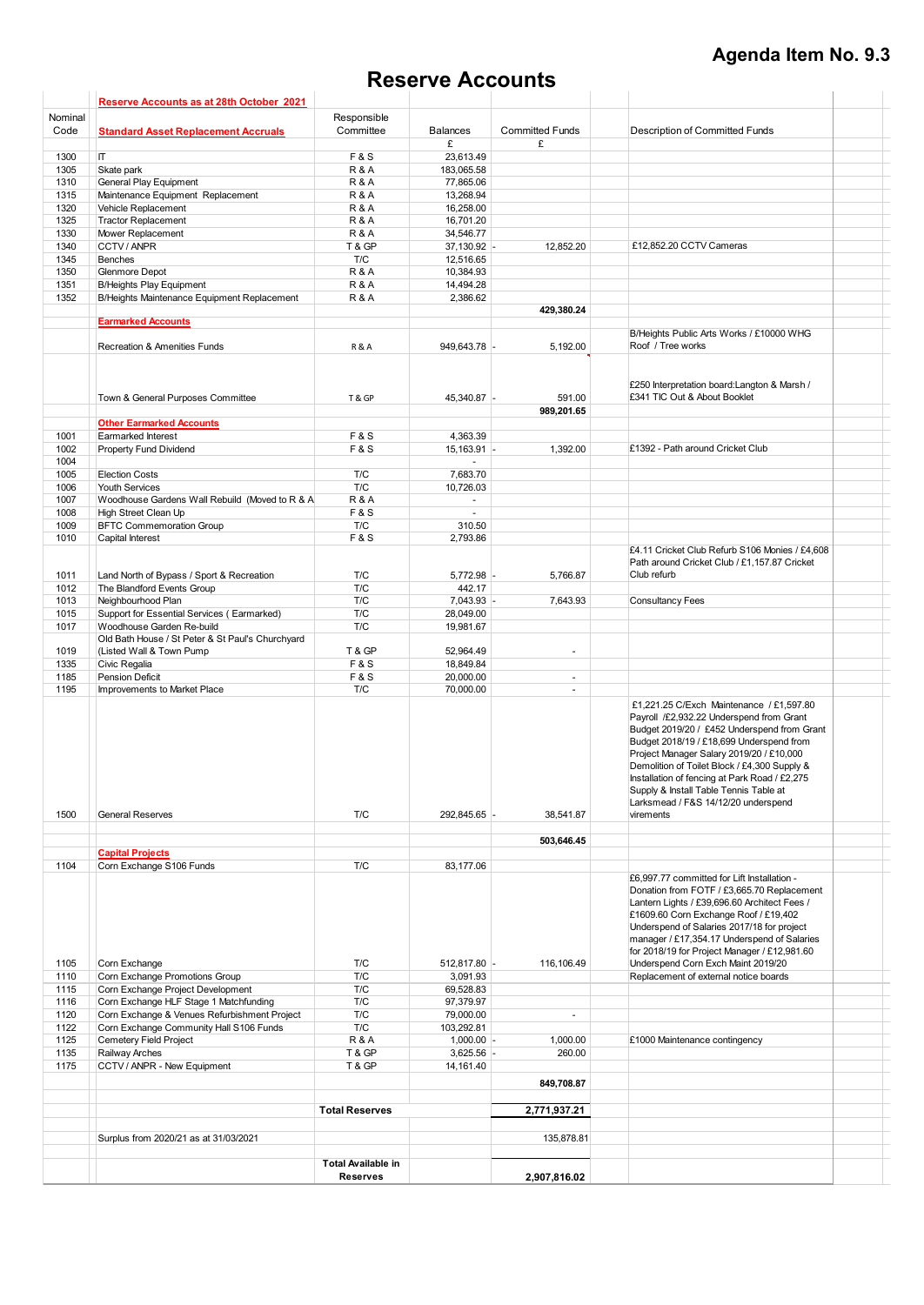### **T&GP Earmarked Reserves**

<span id="page-10-0"></span>This information is a result of officers' discussions and is intended to help the Committee reach its decision.

No comments or request from the public were received from the budget consultation at the Community Expo on 18th September 2021:

Town Maps, Boards & Fingerposts, current balance £4,168 – proposed budget £0 Two new fingerposts were purchased in 2021 at a total cost of £1666. No further expenditure is expected, beyond repairs. Therefore, it is recommended that the budget is not added to this year.

### DCC Highways, current balance £10,162 – proposed budget £0

This budget line was created to set aside funds for necessary highway works above and beyond statutory requirements. This budget has not been used in the previous three financial years. It is recommended that it is not added to again this year.

Christmas Town Decorations, current balance £12,706 – proposed budget £10,000

This budget line is used for the annual Christmas window competition, the cherry picker and Christmas tree in the Market Place, as well as the installation and addition of lights in Woodhouse Gardens. It also includes the installation and removal of the 21 column lights throughout the town centre and installation and maintenance of the small Christmas trees by a contractor. It is recommended to include £10,000 for annual costs and further improvements to this budget line. (i.e.,*'cross-street' options)*

### Tourism, current balance £4,864 – proposed budget £0

The current committed funds are £341 for the Out & About booklet and £250 for interpretation boards at Langton Road and Marsh & Ham car park. This budget line covers the cost of the summer holiday event in Woodhouse Gardens, a Christmas entertainer event, Christmas and Summer promotion advert/printing, the Coach Driver's Club yearbook submission and the printing of the yearly calendar. As this budget line did not incur much expenditure in the last year it is recommended that nothing is added to the current balance.

### Twinning, current balance £1,303 – proposed budget £0

This budget has only incurred minor expenditure since 2012/2013, for example the Mayor's calendar sent to the twin towns, along with a Christmas card. Therefore, it is suggested that nothing is added to the current balance again this year.

### Town Improvements, current balance £13,898 – proposed budget £0

The emptying of the dog bins at Elizabeth Road is charged to this budget line. Dorset Council Waste Services are still due to change the type of bins they use and it is still anticipated that the Town Council will have to purchase housing/anchoring for the new bins. This budget line always incurs unexpected expenditure as well. The fixtures & fittings in the Tabernacle toilets will need replacing. The funds in this budget line should be sufficient to cover the costs once this project is being progressed. The handwash stations were installed in 2010 and the other fixtures and fittings will need to be replaced as well. It is anticipated that the Contingency balance will be transferred at the end of the financial year (£500).

### New Benches, current balance £2,634 – £0

The Town Council is always looking to install new and additional benches, which are approximately £1,000 per unit. As this budget line has sufficient funds to purchase two benches it is recommended to not add anything further this year.